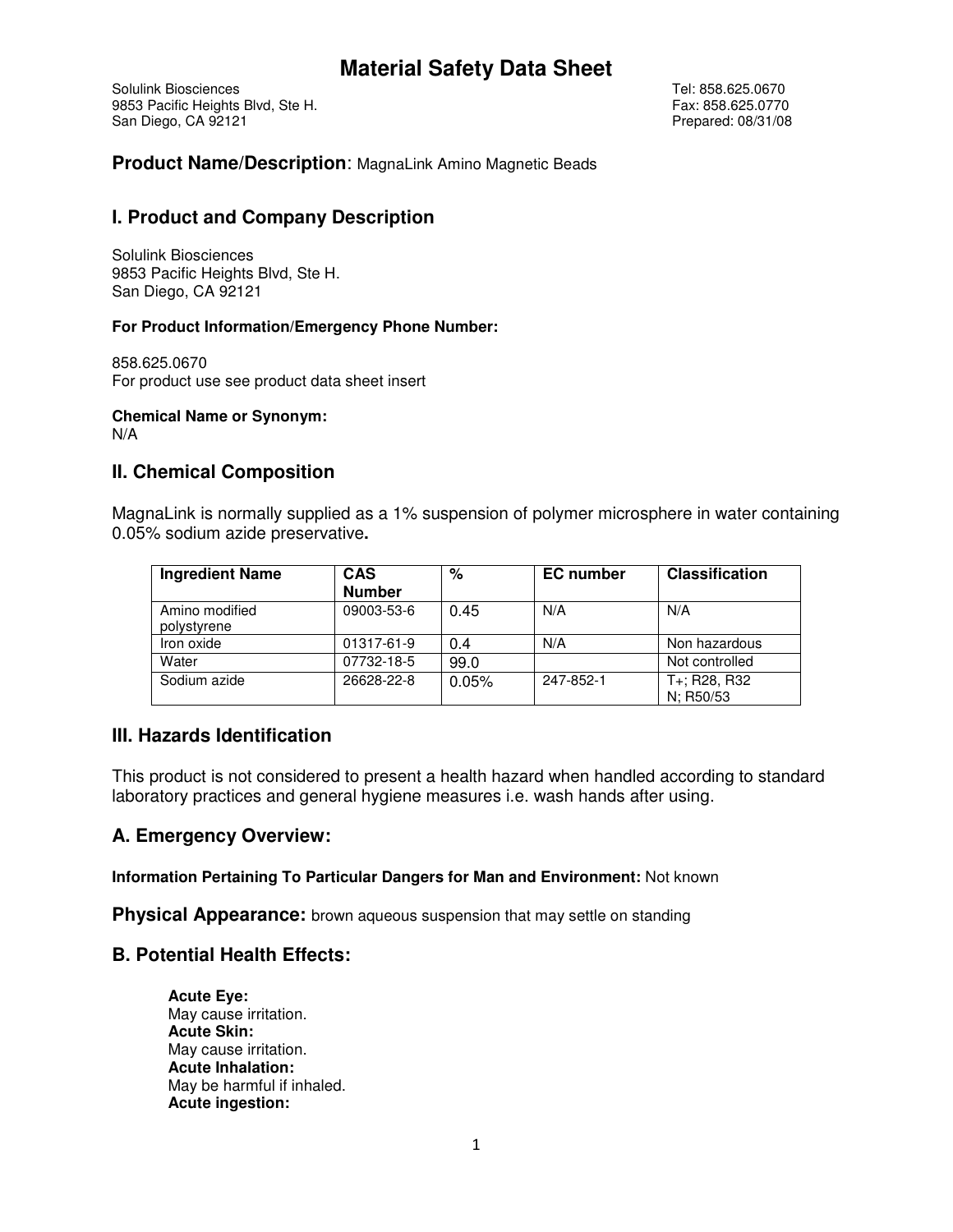Solulink Biosciences Tel: 858.625.0670 9853 Pacific Heights Blvd, Ste H. Steeds and Steeds and Steeds and Steeds and Steeds and Diego, CA 92121 San Diego, CA 92121

May be harmful if swallowed. **Medical Conditions Generally Aggravated by Exposure:**  ND

# **IV. First Aid Measures**

## **First Aid Measures for Accidental:**

#### **Eye Exposure:**

Immediately flush eyes with copious amounts of water for at least 15 minutes. If irritation develops, SEEK MEDICAL ATTENTION.

#### **Skin Exposure:**

Wash affected areas with soap and water. If irritation develops, SEEK MEDICAL ATTENTION.

#### **Inhalation:**

Move to fresh air. If not breathing, administer artificial respiration. If breathing is difficult, give oxygen. SEEK MEDICAL ATTENTION.

#### **Ingestion:**

If swallowed, rinse mouth out with water. Never give fluids or induce vomiting if the victim is unconscious or having convulsions. SEEK MEDICAL ATTENTION.

## **V. Fire Fighting Measures**

### **Fire Hazard Data:**

**Autoignition:** no data **Flash Point:** no data **Flammability Limits (vol/vol%): Lower: Upper:** 

No data No data

**Extinguishing Media:** Use extinguishing media appropriate for surrounding fire

**Special Fire Fighting Procedures:**  None **Unusual Fire and Explosion Hazards:**  None

### **VI. Accidental Release Measures**

#### **Cleanup and Disposal of Spill:**

Using standard lab personal protective equipment such as gloves, lab coat, and goggles wipe spills with absorbent wipes and discard any product, residue, disposable container or liner in full compliance with national or international regulations. No special measures are indicated.

### **VII. Handling and Storage**

.

**Handling/Storage:** Handle wearing gloves. Store product at 4<sup>o</sup>C.

# **VIII. Exposure Controls / Personal Protection**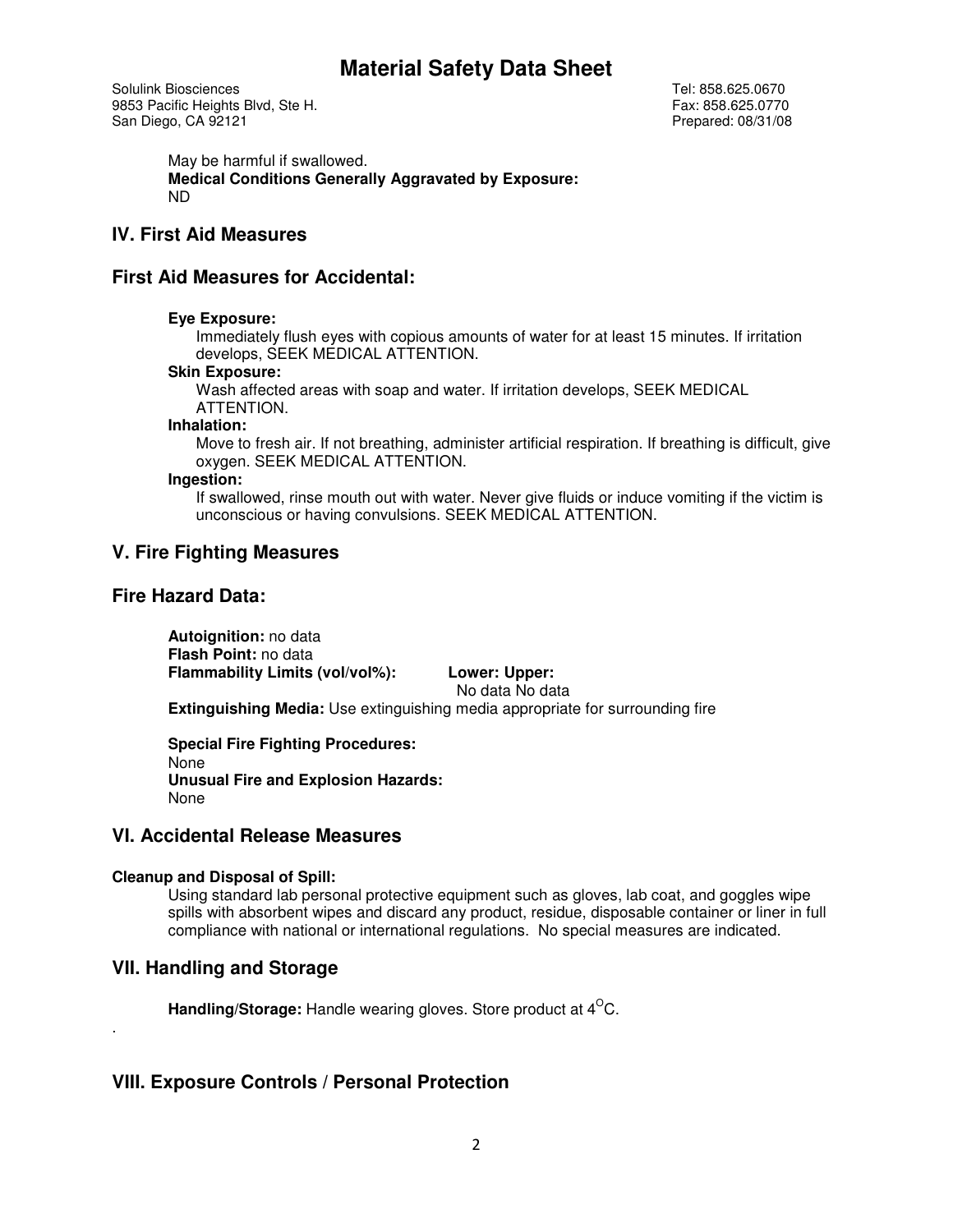Solulink Biosciences Tel: 858.625.0670 9853 Pacific Heights Blvd, Ste H. Steeds and Steeds and Steeds and Steeds and Steeds and Diego, CA 92121 San Diego, CA 92121

### **Exposure Guidelines:**

| Ingredient<br><b>Name</b> | <b>ACGIH</b> | <b>NIOSH</b>                                                                     | <b>OSHA-PELS</b> |
|---------------------------|--------------|----------------------------------------------------------------------------------|------------------|
| Sodium azide              | Ceiling 0.29 | $0.1$ ppm<br>ceiling (skin)<br>as HN3, 0.3<br>mg/m3 ceiling<br>(skin) as<br>NaN3 | ND               |

### **Engineering Controls:**

Ventilation must be adequate to maintain the ambient workplace atmosphere below the exposure limit(s) outlined in the MSDS. General room ventilation is satisfactory under anticipated use conditions.

#### **Respiratory Protection:**

Not required under anticipated use conditions.

#### **Eye / Face Protection:**

Wear appropriate safety glasses with side shields or chemical goggles as described by OSHA's eye and face protection regulations in 29CFR 1910.133 or European Standard EN166.

# **Skin Protection:**

Wear chemical resistant gloves (such as latex or neoprene) and protective clothing to minimize skin contact.

# **IX. Physical and Chemical Properties**

 Physical Appearance: Brown aqueous suspension that may settle Percent Purity: 1% Boiling Point: 212F, 100C Melting Point: NA Specific gravity: 1.4-1.5 Freezing Point: NA pH: NA Solubility in water: suspension Vapor Density:  $0.624 \oslash 80$  °F Vapor Pressure17.5 mm Hg @ 20 $^{\circ}$ C

# **X. Stability and Reactivity**

**Chemical Stability:**  Stable **Conditions to Avoid:**  Temperatures  $<$ 0 $^{\circ}$ C and  $>$  60 $^{\circ}$ C **Materials / Chemicals to Be Avoided:**  Strong oxidizing agents and acids. **Hazardous Decomposition Products:**  Azide reacts with metal halides to give a range of metal azide halides, many of which are explosive. **Hazardous Polymerization:**  Will not occur.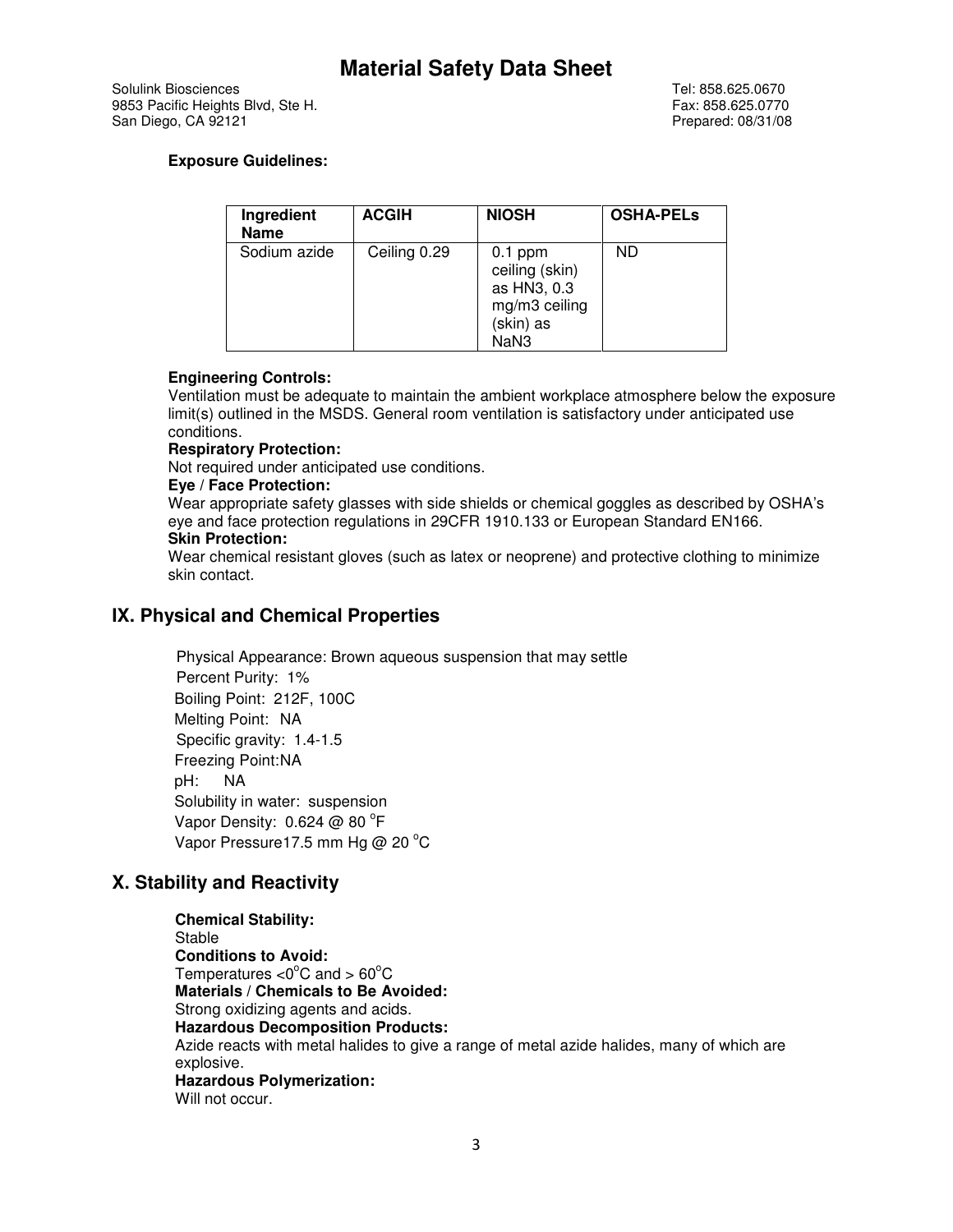Solulink Biosciences Tel: 858.625.0670 9853 Pacific Heights Blvd, Ste H. Samuel Communication of the Steven Steve Ext. 858.625.0770<br>
9853 Pacific Heights Blvd, Ste H. Samuel Communication of the Steve Ext. 858.625.0770 San Diego, CA 92121

# **XI. Toxicological Information**

## **Carcinogenicity:**

NTP: NO IARC: NO

#### **Acute Dermal Toxicity:**

For Sodium Azide: Skin rabbit LD50: 20 mg/kg **Acute Oral Toxicity:**  For Sodium Azide: Oral rat LD50: 27 mg/kg **Acute Inhalation Toxicity:**  ND **Chronic Toxicity:**  Mutagenicity: Sodium azide may alter genetic material. Reproductive effects: ND

# **XII. Ecological Information**

### **Ecotoxicological Information:**

Not Determined

# **XIII. Disposal Considerations**

#### **Waste Disposal Method:**

Discard any product, residue, disposable container or liner in full compliance with national regulations.

#### **Container Handling and Disposal:**

Dispose of container and unused contents in accordance with national regulations.

# **XIV. Transportation Information**

#### **Shipping Name: ADR/RID/IMO/ICAO/US DOT**

**Proper Shipping Name** Not Regulated **Hazard Class** Not Regulated **ID Number** Not Regulated **Packaging Group** Not Regulated **Label Statement** Not Regulated

### **XV. Regulatory Information**

# **U.S. Federal Regulations:**

#### **SARA Title III Hazard Classes:**

Fire Hazard: No Reactive Hazard: No Release of Pressure: No Acute Health Hazard: No Chronic Health Hazard: No

#### **TSCA**

All components of this product are on the TSCA inventory or are not required to be listed.

# **Other Regulations:**